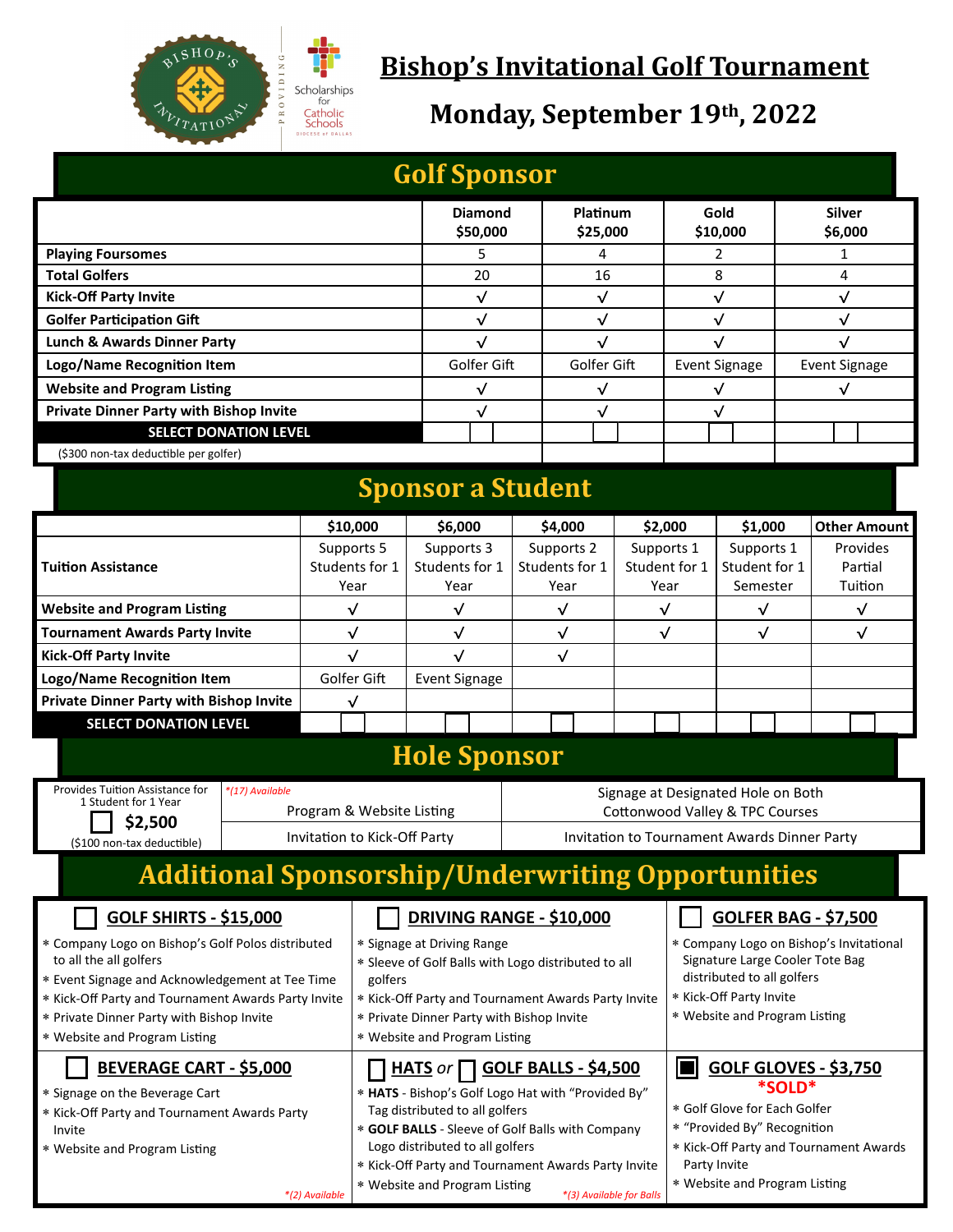

 **Bishop's Invitational Golf Tournament**

**Monday, September 19th, 2022**

# **Sponsor Information**

| <b>NAME:</b>                                                                                                                                                                                                                                                                                                                                                                          |  |  |  |  |  |  |  |
|---------------------------------------------------------------------------------------------------------------------------------------------------------------------------------------------------------------------------------------------------------------------------------------------------------------------------------------------------------------------------------------|--|--|--|--|--|--|--|
| Suffix<br>Last<br>First                                                                                                                                                                                                                                                                                                                                                               |  |  |  |  |  |  |  |
|                                                                                                                                                                                                                                                                                                                                                                                       |  |  |  |  |  |  |  |
| <b>EMAIL:</b><br><u> 1990 - Jan Alexandro Alexandro Alexandro Alexandro Alexandro Alexandro Alexandro Alexandro Alexandro Alexandro </u>                                                                                                                                                                                                                                              |  |  |  |  |  |  |  |
|                                                                                                                                                                                                                                                                                                                                                                                       |  |  |  |  |  |  |  |
|                                                                                                                                                                                                                                                                                                                                                                                       |  |  |  |  |  |  |  |
|                                                                                                                                                                                                                                                                                                                                                                                       |  |  |  |  |  |  |  |
|                                                                                                                                                                                                                                                                                                                                                                                       |  |  |  |  |  |  |  |
| *Please email all high resolution logos for recognition items to rtrowbridge@cathdal.org                                                                                                                                                                                                                                                                                              |  |  |  |  |  |  |  |
| *FOR GOLF SPONSORSHIP ONLY*                                                                                                                                                                                                                                                                                                                                                           |  |  |  |  |  |  |  |
| Shirt Sizes: Male ____ Small ____ Medium ____ Large ____ XL ____ XXL ____ XXXL                                                                                                                                                                                                                                                                                                        |  |  |  |  |  |  |  |
| Female _____ XS ______ Small ______ Medium ______Large ______ XL ______ XXL                                                                                                                                                                                                                                                                                                           |  |  |  |  |  |  |  |
|                                                                                                                                                                                                                                                                                                                                                                                       |  |  |  |  |  |  |  |
| $\overline{2}$ ) $\overline{2}$ $\overline{2}$ $\overline{2}$ $\overline{2}$ $\overline{2}$ $\overline{2}$ $\overline{2}$ $\overline{2}$ $\overline{2}$ $\overline{2}$ $\overline{2}$ $\overline{2}$ $\overline{2}$ $\overline{2}$ $\overline{2}$ $\overline{2}$ $\overline{2}$ $\overline{2}$ $\overline{2}$ $\overline{2}$ $\overline{2}$ $\overline{2}$ $\overline{2}$ $\overline$ |  |  |  |  |  |  |  |
| $\overline{\mathbf{a}}$                                                                                                                                                                                                                                                                                                                                                               |  |  |  |  |  |  |  |
| 4)                                                                                                                                                                                                                                                                                                                                                                                    |  |  |  |  |  |  |  |
| <b>Payment Options</b>                                                                                                                                                                                                                                                                                                                                                                |  |  |  |  |  |  |  |
| <b>Online:</b> Donate/Pay at Bishopsgolf.org                                                                                                                                                                                                                                                                                                                                          |  |  |  |  |  |  |  |
| Credit Card Info:<br>the control of the control of the control of the control of the control of the control of<br>Checks Payable To: Bishop's Invitational<br>Name on card<br><b>VISA</b>                                                                                                                                                                                             |  |  |  |  |  |  |  |
| <b>Mail To:</b><br><b>Bishop's Invitational</b><br><b>Address</b><br>(Attn) Robyn Trowbridge                                                                                                                                                                                                                                                                                          |  |  |  |  |  |  |  |
| PO Box 190507<br>City<br><b>State</b><br>Zip<br><b>DISCOVER</b><br>Dallas, TX 75219                                                                                                                                                                                                                                                                                                   |  |  |  |  |  |  |  |
| Questions: Robyn Trowbridge   214.379.2826<br>Card number<br>rtrowbridge@cathdal.org                                                                                                                                                                                                                                                                                                  |  |  |  |  |  |  |  |
| Security Code<br><b>Expiration date</b>                                                                                                                                                                                                                                                                                                                                               |  |  |  |  |  |  |  |
| Signature<br>Date<br>*Email completed forms to rtrowbridge@cathdal.org                                                                                                                                                                                                                                                                                                                |  |  |  |  |  |  |  |